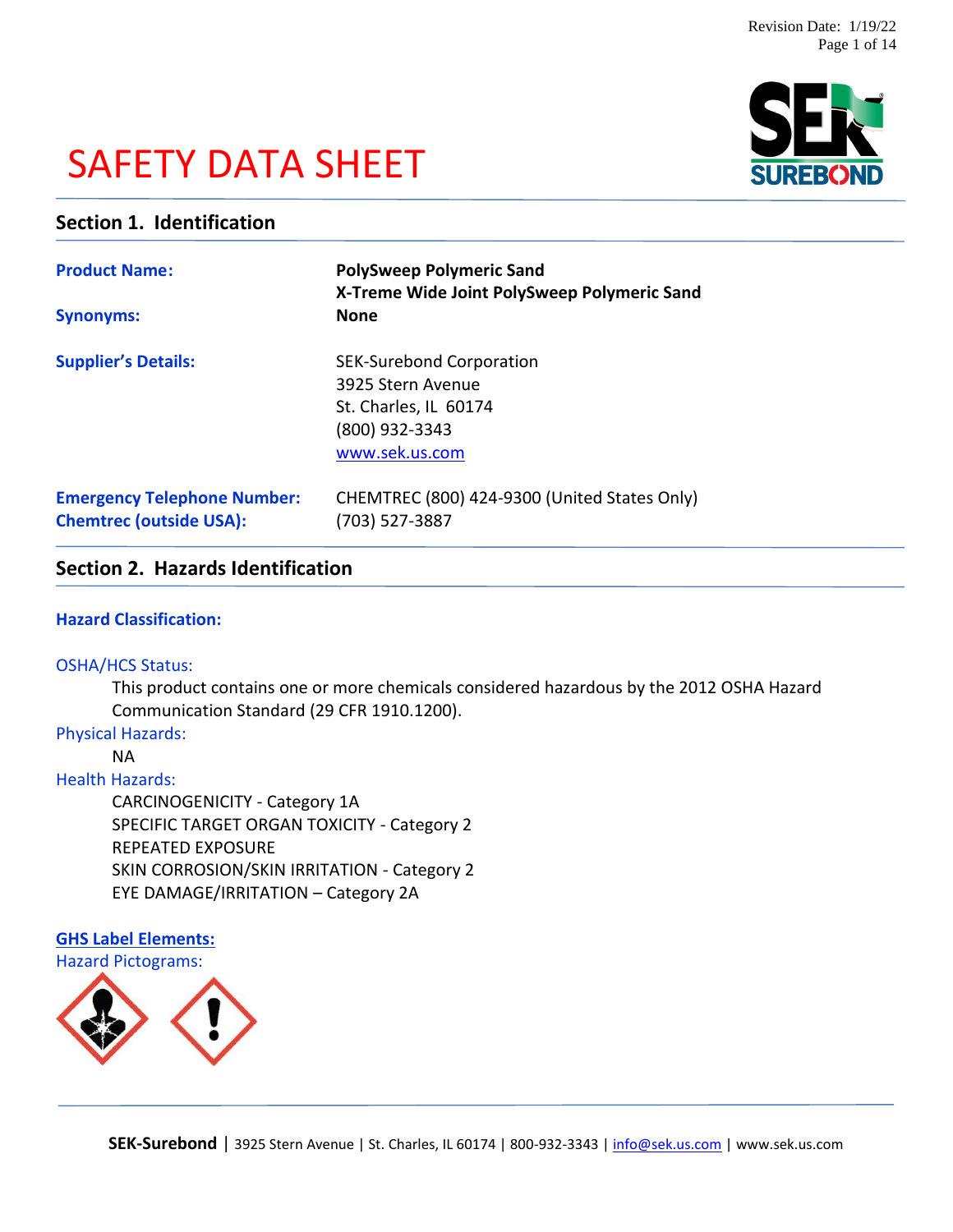#### Signal Word: Danger

## Hazard Statements:

May cause cancer.

May cause damage to organs (lungs) through prolonged or repeated exposure.

Causes skin irritation.

Causes serious eye irritation.

## **Precautionary Statements:**

#### Prevention:

Obtain special instructions before use. Do not handle until all safety precautions have been read and understood. Wash any exposed body parts. Wear protective gloves/protective clothing/eye protection/face protection.

#### Response:

**IF EXPOSED OR CONCERNED:** Get medical advice/attention.

**IF ON SKIN:** Wash with plenty of water. Take off contaminated clothing and wash it before reuse. **IF IN EYES:** Rinse continuously with water for several minutes. Remove contact lenses if present and easy to do.

# Storage:

Store in a cool, dry location. Keep below 90 $\mathrm{^oF}.$ 

# Disposal:

Dispose of contents/container in accordance with local/regional/national/international regulations.

#### Other hazards:

None known

# Supplemental Information:

Respirable Crystalline Silica (RCS) may cause cancer. PolySweep contains varying quantities of quartz (crystalline silica). In its natural bulk state, the sand and gravel in PolySweep is not a known health hazard. PolySweep may be subjected to various natural or mechanical forces that produce small particles (dust) which may contain Respirable Crystalline Silica (particles less than 10 micrometers in aerodynamic diameter). Repeated inhalation of Respirable Crystalline Silica (quartz) may cause lung cancer according to IARC and NTP; ACGIH states that it is a suspected cause of cancer. Other forms of RCS (e.g. tridymite and cristobalite) may also be present or formed under certain industrial processes.

# **Section 3. Composition/Information on Ingredients**

| <b>Substance/Mixtures:</b><br><b>Chemical Nature:</b> | Mixture                                                                  |
|-------------------------------------------------------|--------------------------------------------------------------------------|
| <b>Other Means of Identification:</b>                 | PolySweep Polymeric Sand, X-Treme Wide Joint PolySweep Polymeric<br>Sand |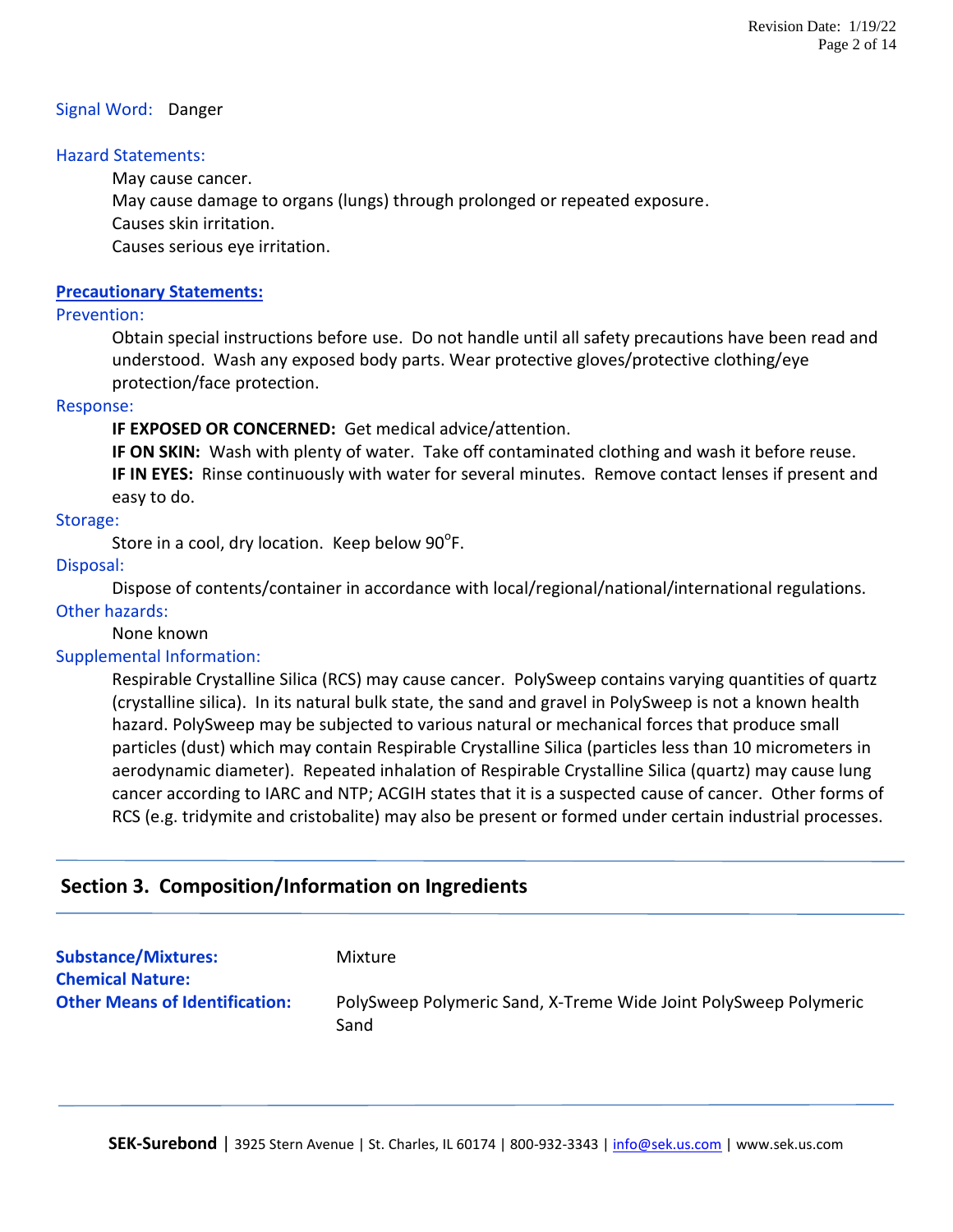# **CAS number/other identifiers:**

CAS Number: Mixture

| <b>Ingredient Name</b>      | CAS-No.    |     |
|-----------------------------|------------|-----|
| Sand and Gravel             | None       | >93 |
| Crystalline Silica (Quartz) | 14808-60-7 | >1  |
| Polymer Blend               | Mixture    | <.  |

Any concentration shown as a range is to protect confidentiality or is due to process variation. There are no additional ingredients present which, within the current knowledge of the supplier and in the concentrations applicable, are classified as hazardous to health or the environment and hence require reporting in this section. Some of these materials are mined from the earth. Trace amounts of naturally occurring elements might be detected during chemical analysis of these materials.

Occupational exposure limits, if available, are listed in Section 8.

# **Section 4. First Aid Measures**

#### **Description of Necessary First Aid Measures:**

Eye Contact:

Dust: Immediately flush with plenty of water for at least 15 minutes. Hold eyelid(s) apart. Remove contacts if present and easy to do. Occasionally lift the eyelid(s) to ensure thorough rinsing. Beyond flushing, do not attempt to remove material from the eye(s). Get medical attention if irritation develops or persists.

Inhalation:

Dust: Move to fresh air. Get medical attention if symptoms develop or persist.

Skin Contact:

Dust: Wash off with soap and water. Get medical attention if irritation develops and persists. Ingestion:

Dust: Rinse mouth and drink plenty of water. Never give anything by mouth to an unconscious person. Get medical attention.

# **Most Important Symptoms/Effects (both acute and delayed):**

Inhaling dust may cause discomfort in chest, shortness of breath and coughing. Prolonged inhalation may cause chronic health effects. This product contains crystalline silica. Prolonged or repeated inhalation of respirable crystalline silica liberated from this product can cause silicosis, and may cause cancer.

**Indication of Immediate Medical Attention and Special Treatment Needed (if necessary):**

#### Notes to Physician:

Provide general supportive measures and treat symptomatically. Keep victim under observation. Symptoms may be delayed.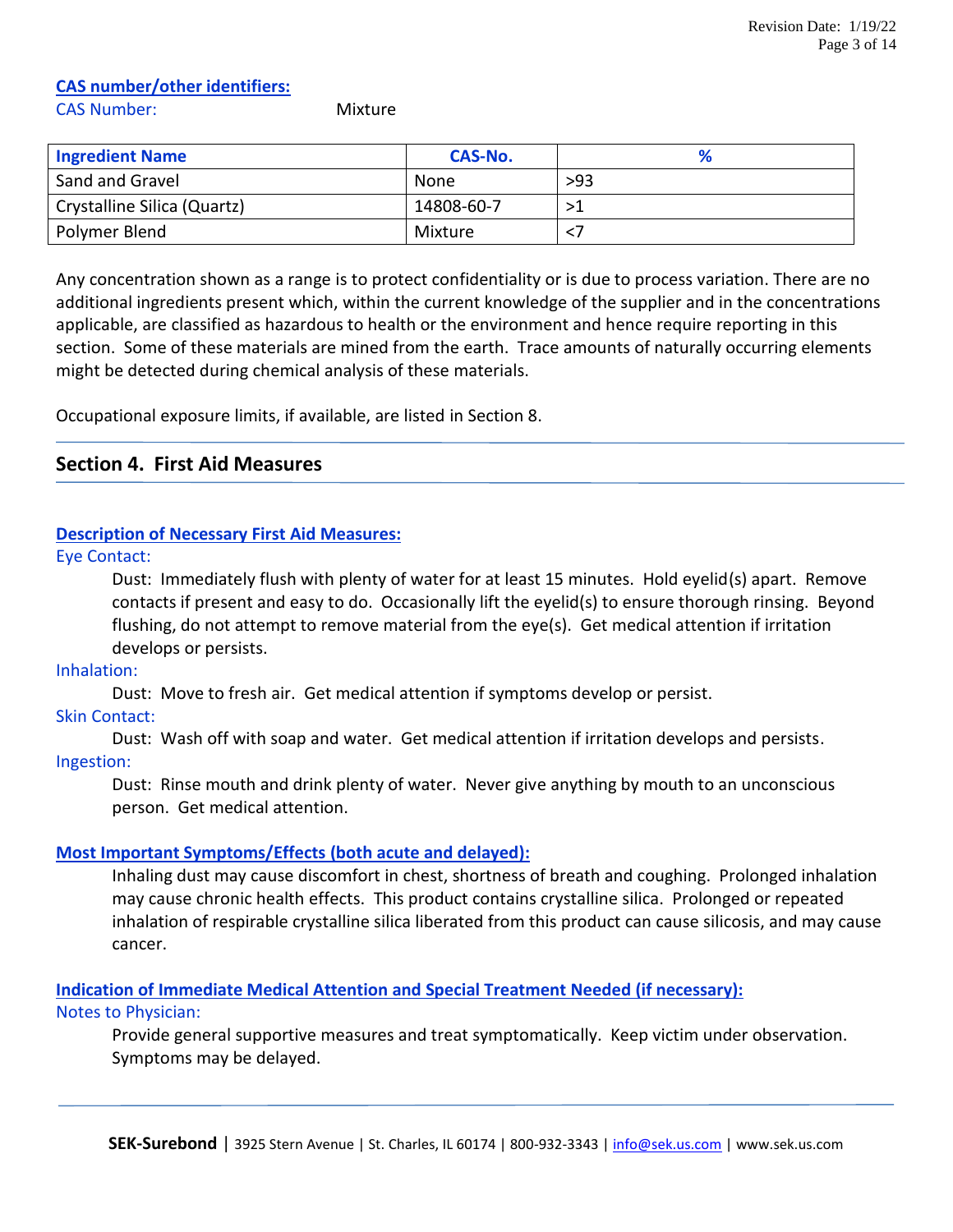## Specific treatments:

Not applicable.

# Protection of first-aiders:

Ensure that the medical personnel are aware of the material(s) involved, and take precautions to protect themselves.

# General information:

Pre-existing medical conditions that may be aggravated by exposure include disorders of the eye, skin and lung (including asthma and other breathing disorders). If addicted to tobacco, smoking will impair the ability of the lungs to clear themselves of dust.

|  | <b>Section 5. Firefighting Measures</b> |  |
|--|-----------------------------------------|--|
|--|-----------------------------------------|--|

| <b>General Fire Hazards:</b>         | Not applicable when used as prescribed.                                                                                                                  |  |  |
|--------------------------------------|----------------------------------------------------------------------------------------------------------------------------------------------------------|--|--|
| <b>Extinguishing Media:</b>          |                                                                                                                                                          |  |  |
| <b>Suitable Extinguishing Media:</b> | Not flammable. Use fire-extinguishing media appropriate for surrounding<br>materials.                                                                    |  |  |
| Unsuitable Extinguishing Media:      | None known.                                                                                                                                              |  |  |
| <b>Special hazards arising from</b>  |                                                                                                                                                          |  |  |
| the substance or mixture:            | Polymer dust can accumulate and create an explosion hazard.                                                                                              |  |  |
| <b>Hazardous thermal</b>             |                                                                                                                                                          |  |  |
| <b>Decomposition:</b>                | Polymer combustion products may be toxic and irritating and include<br>materials of varying composition including carbon monoxide and carbon<br>dioxide. |  |  |

# **Special Protective Equipment for firefighters:**

Use protective equipment appropriate for surrounding materials. No specific precautions. Contact with powerful oxidizing agents may cause fire and/or explosions (see section 10 of SDS). No unusual fire or explosion hazards.

# **Section 6. Accidental Release Measures**

# **Personal Precautions, Protective Equipment and Emergency Procedures:**

Wear appropriate personal protective equipment and clothing during clean-up of materials that contain or may liberate dust.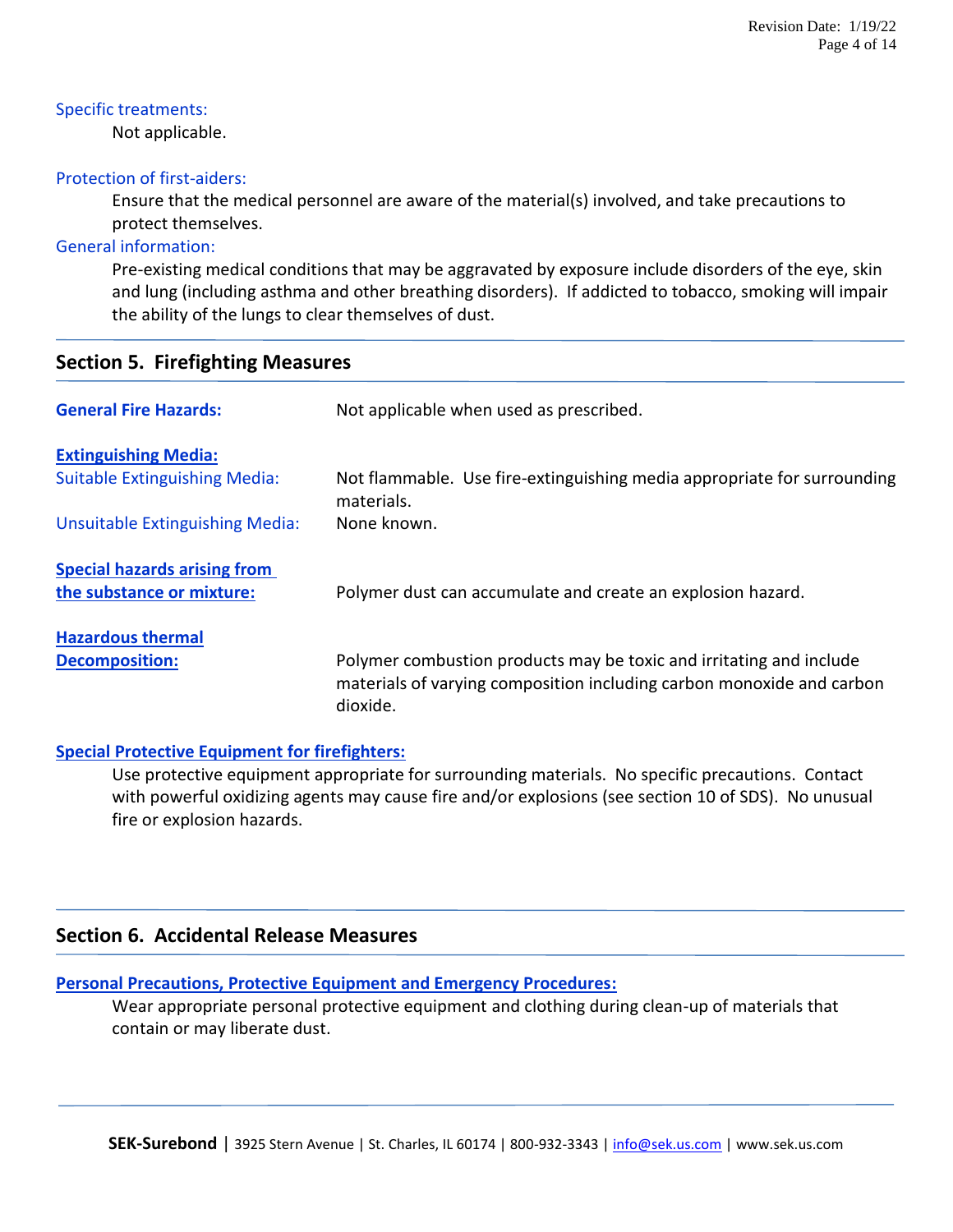## **Methods and Materials for Containment and Cleaning Up:**

Spilled material, where dust is generated may overexpose cleanup personnel to Respirable Crystalline Silica-containing dust. Do not dry sweep or use compressed air for clean-up. Wetting of spilled material and/or use of respiratory protective equipment may be necessary. Avoid discharge of fine particulate matter into drains or water courses.

# **Section 7. Handling and Storage**

# **Precautions for Safe Handling:**

#### Protective Measures:

Do not handle until all safety precautions have been read and understood. Keep formation of airborne dusts to a minimum. Keep away from heat, sparks and flame. Provide appropriate exhaust ventilation at places where dust is formed. Do not breathe dust. Avoid prolonged exposure. Provide adequate ventilation. Wear appropriate personal protective equipment.

# **C**onditions for Safe Storage, Including any Incompatibilities:

Avoid dust formation or accumulation. Store in a cool, dry area.

# **Section 8. Exposure Controls/Personal Protection**

# **Control Parameters:**

# **Occupational Exposure Limits:**

- 1 Value equivalent to OSHA formulas (29 CFR 1910.1000; 29 CFR
- 2 Value also applies to MSHA metal/Non-Metal (1973 TLVs at 30 CFR 56/57.5001)
- $3$  OSHA enforces 0.250 mg/m<sup>3</sup> in construction and shipyards (CPL-03-00-007)

4 – Value also applies to OSHA construction (29 CRF 1926.55 Appendix A) and shipyards (29 CFR 1915.1000 Table Z)

5 – MSHA limit = 10 mg/m<sup>3</sup>

| <b>Ingredient Name</b>                       | <b>Exposure Limits</b>                                    |  |
|----------------------------------------------|-----------------------------------------------------------|--|
| Particles not otherwise classified           | <b>ACGIH TLV (United States, 3/2012)</b>                  |  |
|                                              | TWA: 3 mg/m <sup>3</sup> . Form: Respirable particles (2) |  |
|                                              | TWA: 10 mg/m <sup>3</sup> . Form: Inhalable particles (2) |  |
|                                              | OSHA PEL (United States, 6/2010)                          |  |
|                                              | PEL: 5mg/m <sup>3</sup> . Form: Respirable fraction       |  |
|                                              | PEL: 15 mg/m <sup>3</sup> . Form: Total dust(4)           |  |
|                                              | TWA: 5mg/m <sup>3</sup> . Form: Respirable fraction (1)   |  |
|                                              | TWA: 15mg/m <sup>3</sup> . Form: Total dust (1, 4, 5)     |  |
| Crystalline Silica (Quartz) (CAS 14808-60-7) | OSHA PEL (United States, 6/2010)                          |  |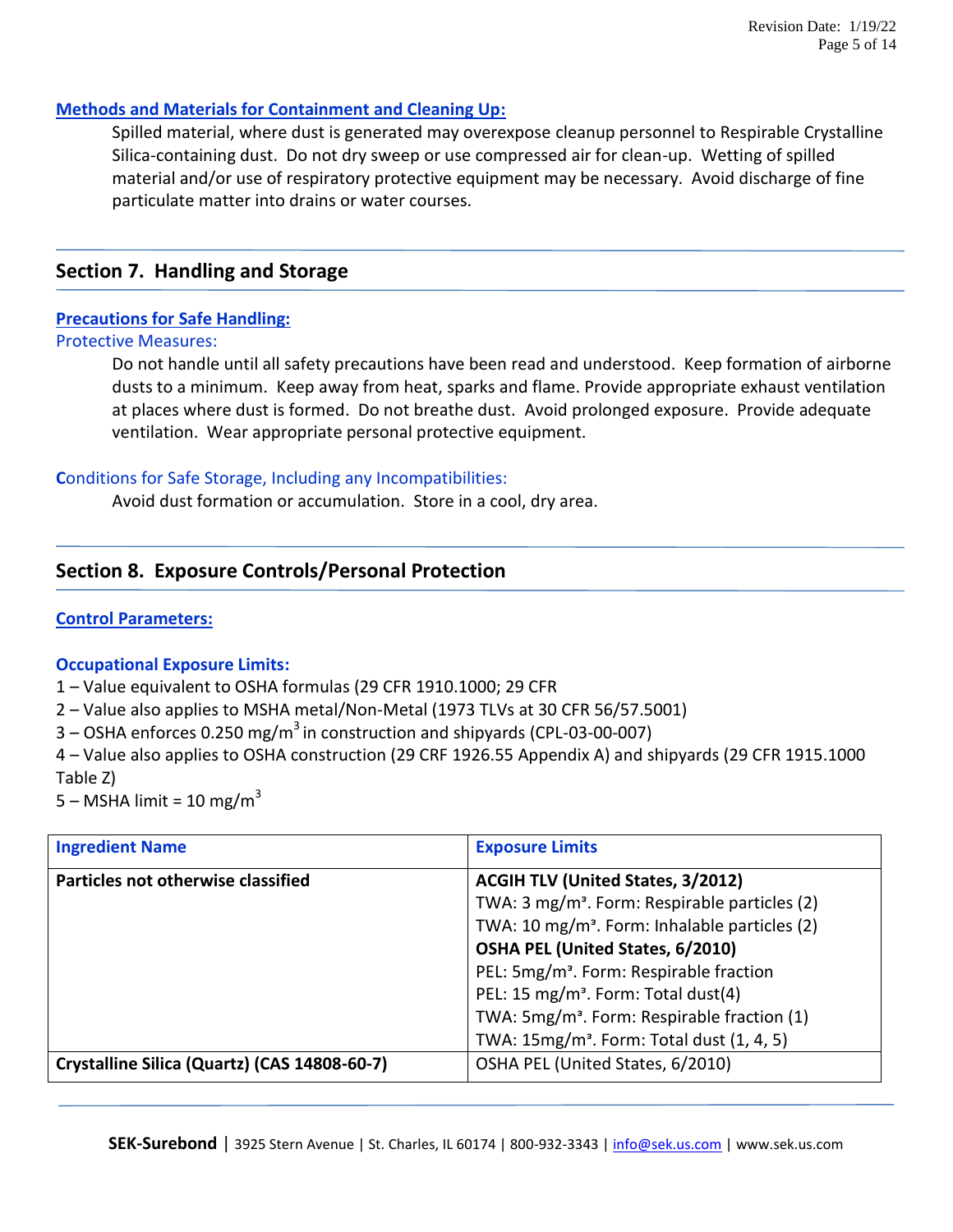|                                                   | TWA: $0.3 \text{ mg/m}^3$ . Form: Total dust $(1,2)$     |  |  |
|---------------------------------------------------|----------------------------------------------------------|--|--|
|                                                   | TWA: 0.1 mg/m <sup>3</sup> . Form: Respirable (1,2,3)    |  |  |
| <b>Crystalline Silica (all forms CAS mixture)</b> | ACGIH TLV (United States, 3/2012)                        |  |  |
|                                                   | TWA: 0.025 mg/m <sup>3</sup> . Form: Respirable fraction |  |  |
|                                                   | NIOSH REL (United States, 6/2009)                        |  |  |
|                                                   | TWA: 0.05 mg/m <sup>3</sup> . Form: Respirable dust      |  |  |

# **Exposure Controls:**

#### Appropriate Engineering Controls:

Good ventilation (typically 10 air changes per hour indoors) should be used. Ventilation rates should be matched to conditions. If applicable, use process enclosures, local exhaust ventilation, or other engineering controls to maintain airborne levels below recommended exposure limits. If exposure limits have not been established, maintain airborne levels to an acceptable level.

#### Exposure Guidelines:

OSHA PELs, MSHA PELs, and ACGIH TLVs are 8-hr TWA values. NIOSH RELs are for TWA exposures up to 10-hr/day and 40-hr/wk. Occupational exposure to nuisance dust (total and respirable) and Respirable Crystalline Silica should be monitored and controlled. Terms including "Particulates Not Otherwise Classified," "Particulates Not Otherwise Regulated," "Particulates Not Otherwise Specified," and "Inert or Nuisance Due" are often used interchangeably; however, the user should review each agency's terminology for differences in meanings.

#### Biological limit values:

No biological exposure limits noted for the ingredient(s).

#### **Individual Protection Measures, Such As Personal Protective Equipment:**

#### Hygiene Measures:

Always observe good personal hygiene measures, such as washing after handling the material and before eating, drinking and/or smoking. Routinely wash work clothing and protective equipment to remove contaminants.

#### Eye/Face Protection:

Wear safety glasses with side shields (or goggles).

### Hand Protection:

Use personal protective equipment as required.

#### Body Protection:

Use personal protective equipment as required.

#### Other Skin Protection:

Use personal protective equipment as required.

#### Respiratory Protection:

When handling or performing work that produces dust or Respirable Crystalline Silica in excess of applicable exposure limits, wear a NIOSH-approved respirator that is properly fitted and is in good condition. Respirators must be used in accordance with all applicable workplace regulations.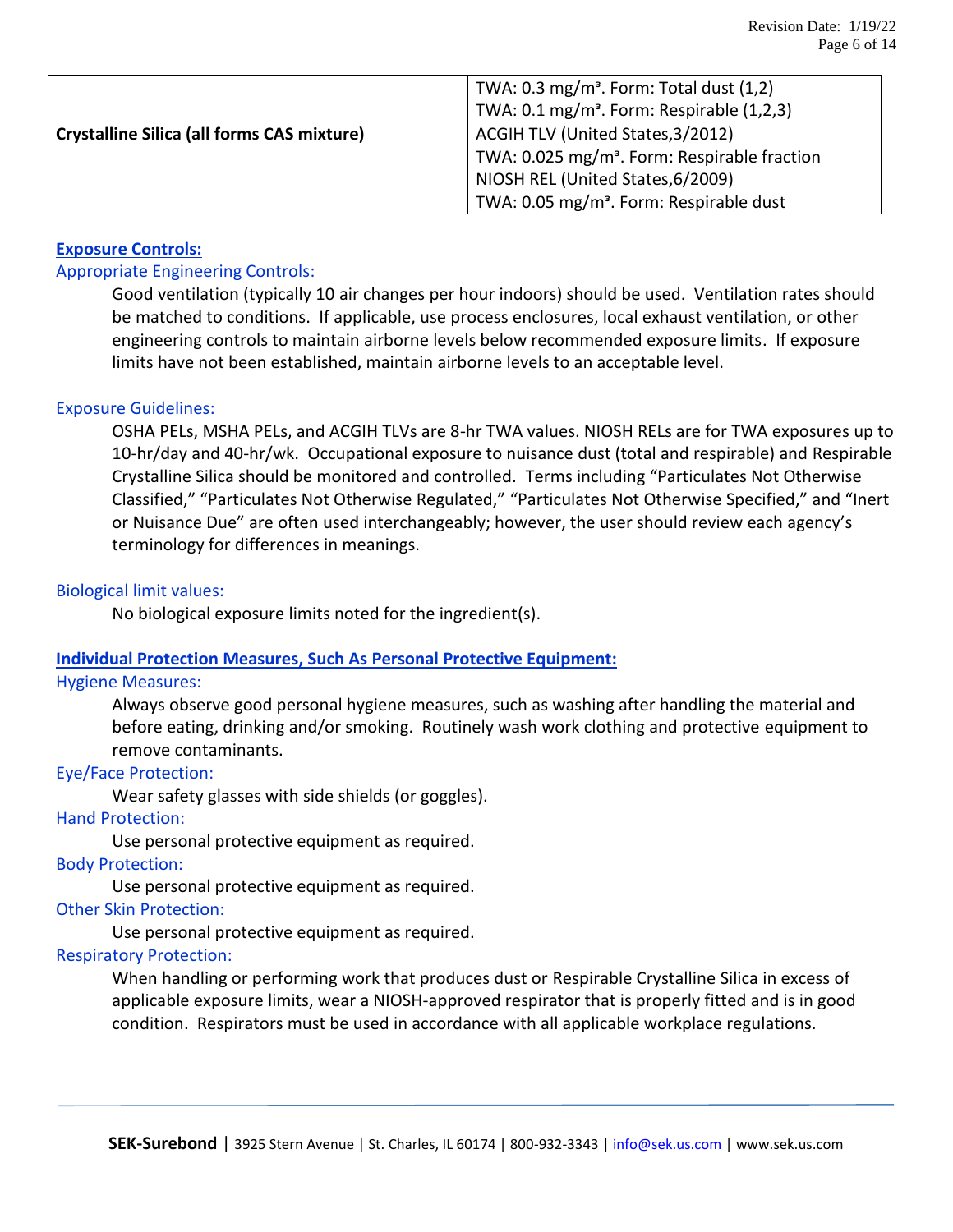# Thermal Hazards:

Not anticipated. Wear appropriate thermal protective clothing if necessary.

# **Section 9. Physical and Chemical Properties**

| <b>Information on Basic Physical and Chemical Properties:</b> |                                      |  |  |  |
|---------------------------------------------------------------|--------------------------------------|--|--|--|
| Appearance:                                                   |                                      |  |  |  |
| <b>Physical State:</b>                                        | Solid, particles of granular mixture |  |  |  |
| Color:                                                        | Various colors                       |  |  |  |
| Odor:                                                         | Not applicable                       |  |  |  |
| <b>Odor Threshold:</b>                                        | Not applicable                       |  |  |  |
| pH:                                                           | No data available                    |  |  |  |
| <b>Melting Point/Freezing Point:</b>                          | Not applicable                       |  |  |  |
| Initial Boiling Point & Range:                                | Not applicable                       |  |  |  |
| <b>Flash Point:</b>                                           | Non-combustible                      |  |  |  |
| <b>Burning Time:</b>                                          | Not applicable                       |  |  |  |
| <b>Evaporation Rate:</b>                                      | Not applicable                       |  |  |  |
| Flammability (solid, gas):                                    | Not applicable                       |  |  |  |
| <b>Upper Explosion Limit:</b>                                 | Not applicable                       |  |  |  |
| <b>Lower Explosion Limit:</b>                                 | Not applicable                       |  |  |  |
| <b>Vapor Pressure:</b>                                        | Not applicable                       |  |  |  |
| <b>Relative Vapor Density:</b>                                | Not applicable                       |  |  |  |
| <b>Relative Density:</b>                                      | Not available                        |  |  |  |
| Solubility:                                                   |                                      |  |  |  |
| <b>Solubility in Water:</b>                                   | Insoluble                            |  |  |  |
| <b>Partition coefficient</b>                                  |                                      |  |  |  |
| (n-octanol/water):                                            | Not applicable                       |  |  |  |
| <b>Auto-ignition Temperature:</b>                             | Not applicable                       |  |  |  |
| <b>Decomposition Temperature:</b>                             | Not applicable                       |  |  |  |
| SADT:                                                         | Not available                        |  |  |  |
| <b>Viscosity:</b>                                             | Not applicable                       |  |  |  |

# **Section 10. Stability and Reactivity**

| Reactivity:                                | This product is stable and non-reactive under normal conditions<br>of use, storage and transport. |
|--------------------------------------------|---------------------------------------------------------------------------------------------------|
| <b>Chemical Stability:</b>                 | Material is stable under normal conditions.                                                       |
| <b>Possibility of Hazardous Reactions:</b> | No dangerous reaction known under conditions of normal use.                                       |
| <b>Conditions to Avoid:</b>                | Avoid contact with strong oxidizing agents and temperatures<br>above 86 <sup>°</sup> F.           |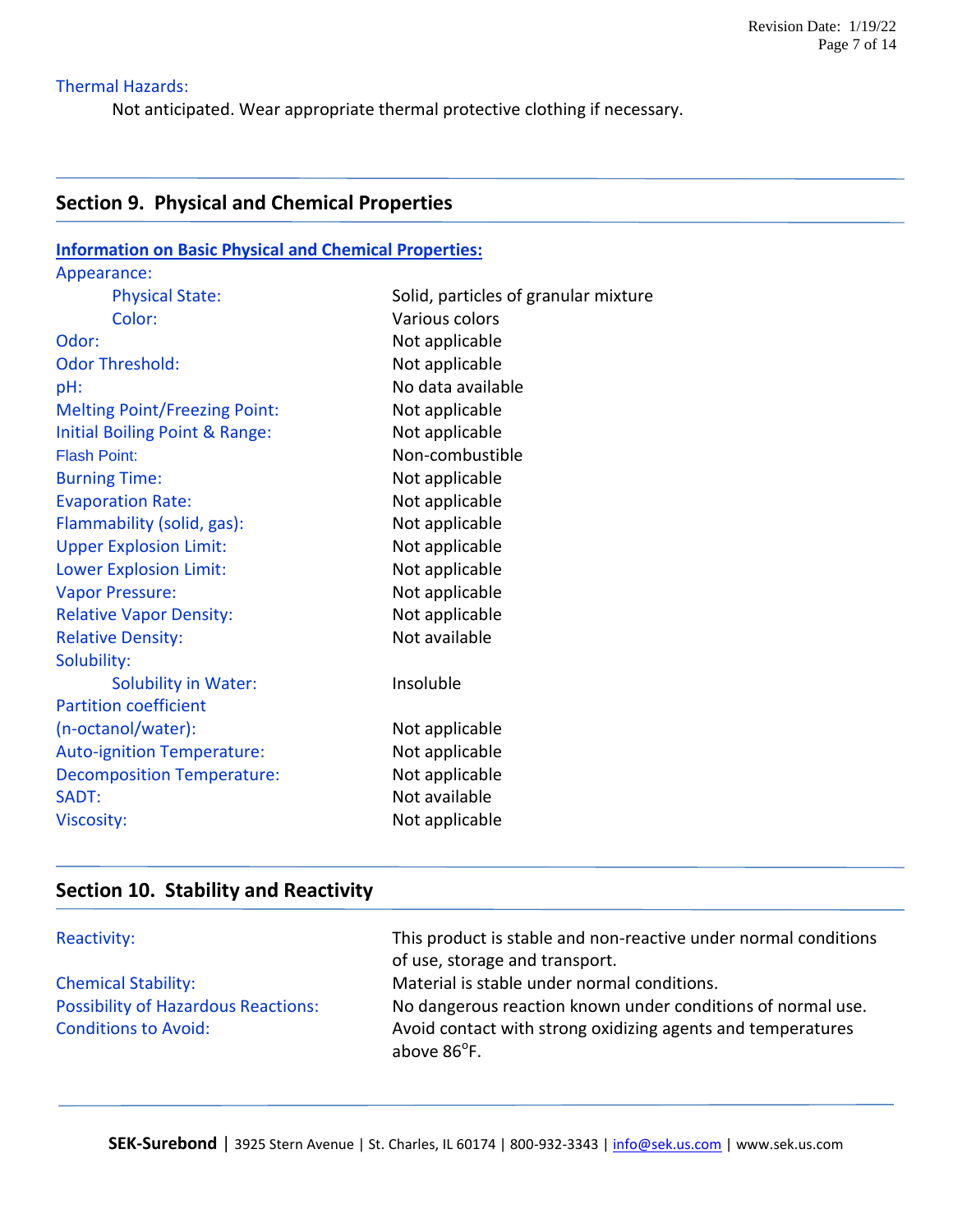Incompatible Materials: Crystalline Silica may react violently with strong oxidizing agents, causing fire and explosions. Hazardous Decomposition Products: Silica dissolves in hydrofluoric acid producing a corrosive gassilicon tetrafluoride.

# **Section 11. Toxicological Information**

# **Information on Toxicological Effects:**

#### **Acute Toxicity:**

Not expected to be acutely toxic.

#### **Irritation/Corrosion:**

Skin: Dust: May cause irritation through mechanical abrasion. This product is not expected to be a skin hazard.

Eyes: Direct contact with eyes may cause temporary irritation through mechanical abrasion. Inhalation: Repeated inhalation of Respirable Crystalline Silica (quartz) may cause silicosis, a fibrosis (scarring) of the lungs. Silicosis is irreversible and may be fatal. Silicosis increased the risk of contracting pulmonary tuberculosis. Some studies suggest that repeated inhalation of Respirable Crystalline Silica may cause other adverse health effects including lung and kidney cancer. Ingestion: Not likely due to product form. However accidental ingestion may cause discomfort.

# **Sensitization:**

Respiratory sensitization: No respiratory sensitizing effects known.

Skin sensitization: Not known to be a dermal irritant or sensitizer.

# **Mutagenicity:**

No data available to indicate product or any components present at greater than 0.1% are mutagenic or genotoxic.

# **Aspiration Hazard:**

Not expected to be an aspiration hazard.

# **Reproductive toxicity:**

Not expected to be a reproductive hazard.

**Symptoms related to physical, chemical and toxicological characteristics:**

Dust, discomfort in chest. Shortness of breath. Coughing.

# **Carcinogenicity:**

Respirable Crystalline Silica has been classified by IARC and NTP as a known human carcinogen, and classified by ACGIH as a suspected human carcinogen.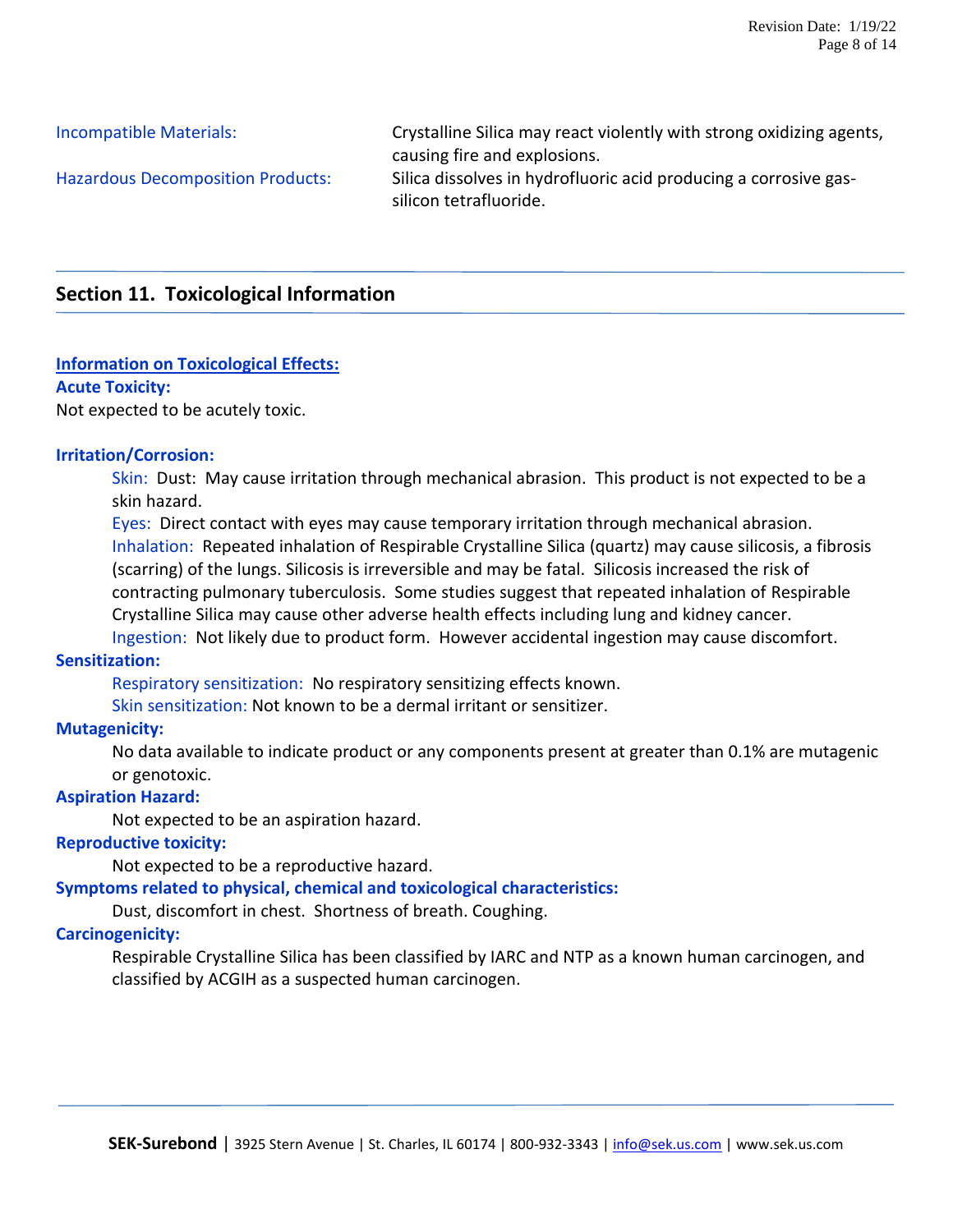| <b>Product/Ingredient Name</b>  | <b>OSHA</b> | <b>IARC</b>              | <b>ACGIH</b> | <b>NTP</b>        |
|---------------------------------|-------------|--------------------------|--------------|-------------------|
| Crystalline Silica (Quartz) CAS | Not listed  | 1 Carcinogenic to humans | A2           | Known to be       |
| 14808-60-7)                     |             |                          |              | human carcinogen. |
| Respirable Tridymite and        | Not listed  | 1 Carcinogenic to humans |              |                   |
| Cristobalite (other forms of    |             |                          |              |                   |
| crystalline) (CAS Mixture)      |             |                          |              |                   |

# **Specific target organ toxicity (acute exposure)**

| <b>Name</b>                            | Category                 | <b>Route of Exposure</b> | <b>Target Organs</b>          |
|----------------------------------------|--------------------------|--------------------------|-------------------------------|
| Crystalline Silica (Quartz) CAS 14808- |                          | Inhalation               | Not reported to have effects. |
| $60-7)$                                |                          |                          |                               |
| Respirable Tridymite and Critobalite   | $\overline{\phantom{a}}$ | Inhalation               | Not reported to have effects. |
| (other forms of crystalline) (CAS      |                          |                          |                               |
| Mixture)                               |                          |                          |                               |

# **Specific target organ toxicity (chronic exposure)**

| <b>Name</b>                            | Category | <b>Route of Exposure</b> | <b>Target Organs</b>        |
|----------------------------------------|----------|--------------------------|-----------------------------|
| Crystalline Silica (Quartz) CAS 14808- |          | Inhalation               | May cause damage to organs  |
| $60-7)$                                |          |                          | (lung) through prolonged or |
|                                        |          |                          | repeated exposure.          |
| Respirable Tridymite and Critobalite   |          | Inhalation               | May cause damage to organs  |
| (other forms of crystalline) (CAS      |          |                          | (lung) through prolonged or |
| Mixture)                               |          |                          | repeated exposure.          |

Potential chronic health effects:

General: Prolonged inhalation of Respirable Crystalline Silica may be harmful. May cause damage to organs (lungs) through prolonged or repeated exposure. There are reports in the literature suggesting that excessive crystalline silica exposure may be associated with autoimmune disorders and other adverse health effects involving the kidney. In particular, the incidence of scleroderma (thickening of the skin caused by swelling and the thickening of fibrous tissue) appears to be higher in silicotic individuals. To date, the evidence does not conclusively determine a causal relationship between Silica exposure and these adverse health effects.

# **Section 12. Ecological Information**

# **EcoToxicity:**

Not expected to be harmful to aquatic organisms. Discharging PolySweep dust and fines into waters may increase total suspended (TSP) levels that can be harmful to certain aquatic organisms.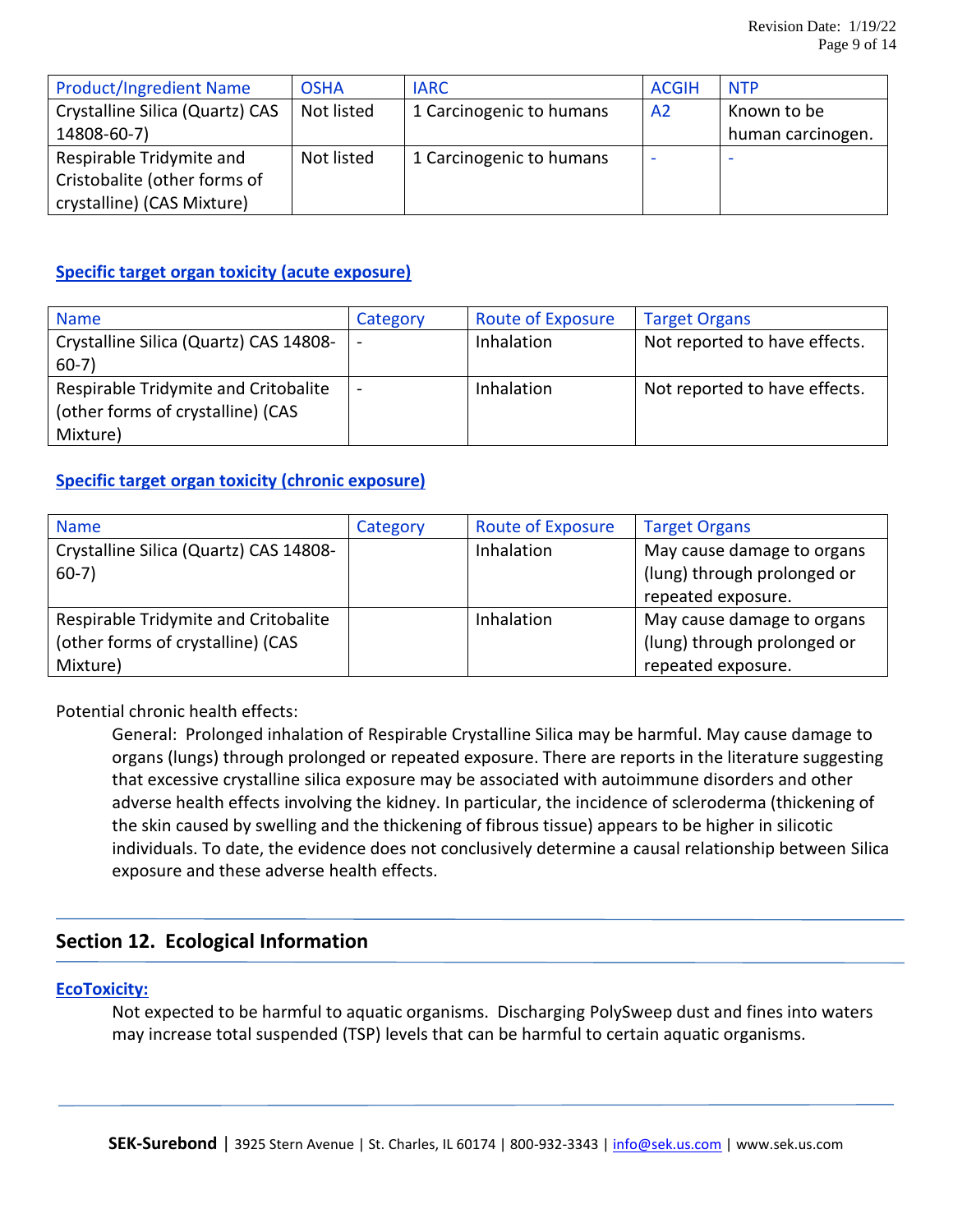**Persistence and degradability:** Not applicable **Bio accumulative potential:** Not applicable **Mobility in soil:** Not applicable

**Other adverse effects:** No other adverse environmental effects (e.g. ozone depletion, photochemical ozone creation potential, and global warming potential) are expected from this component.

# **Section 13. Disposal Considerations**

#### **Disposal methods:**

Do not allow fine particulate matter to drain into sewers/water supplies. Do not contaminate ponds, waterways or ditches with fine particulates. Dispose of contents in accordance with local/regional/national/international regulations.

Hazardous Waste Code: Not regulated.

#### Waste from residues/unused product:

Dispose of in accordance with local regulations. Empty containers or liners may retain some product residues. This material and its container must be disposed of in a safe manner.

### Contaminated Packaging:

Since emptied containers may retain product residue, follow label warnings even after container is emptied. Empty packaging materials should be recycled or disposed of in accordance with applicable regulations and practices.

# **Section 14. Transport Information**

|                              | <b>DOT Classification</b> | <b>IMDG</b>   | <b>IATA</b>   |
|------------------------------|---------------------------|---------------|---------------|
| <b>UN Number</b>             | Not regulated             | Not regulated | Not regulated |
| UN Proper shipping name      |                           |               |               |
| Transport hazard class(es)   |                           |               |               |
| Packing group                | -                         |               |               |
| <b>Environmental hazards</b> |                           |               |               |
| Additional information       |                           |               |               |

Transport in bulk according to Annex II of MARPOL 73/78 and the IBC Code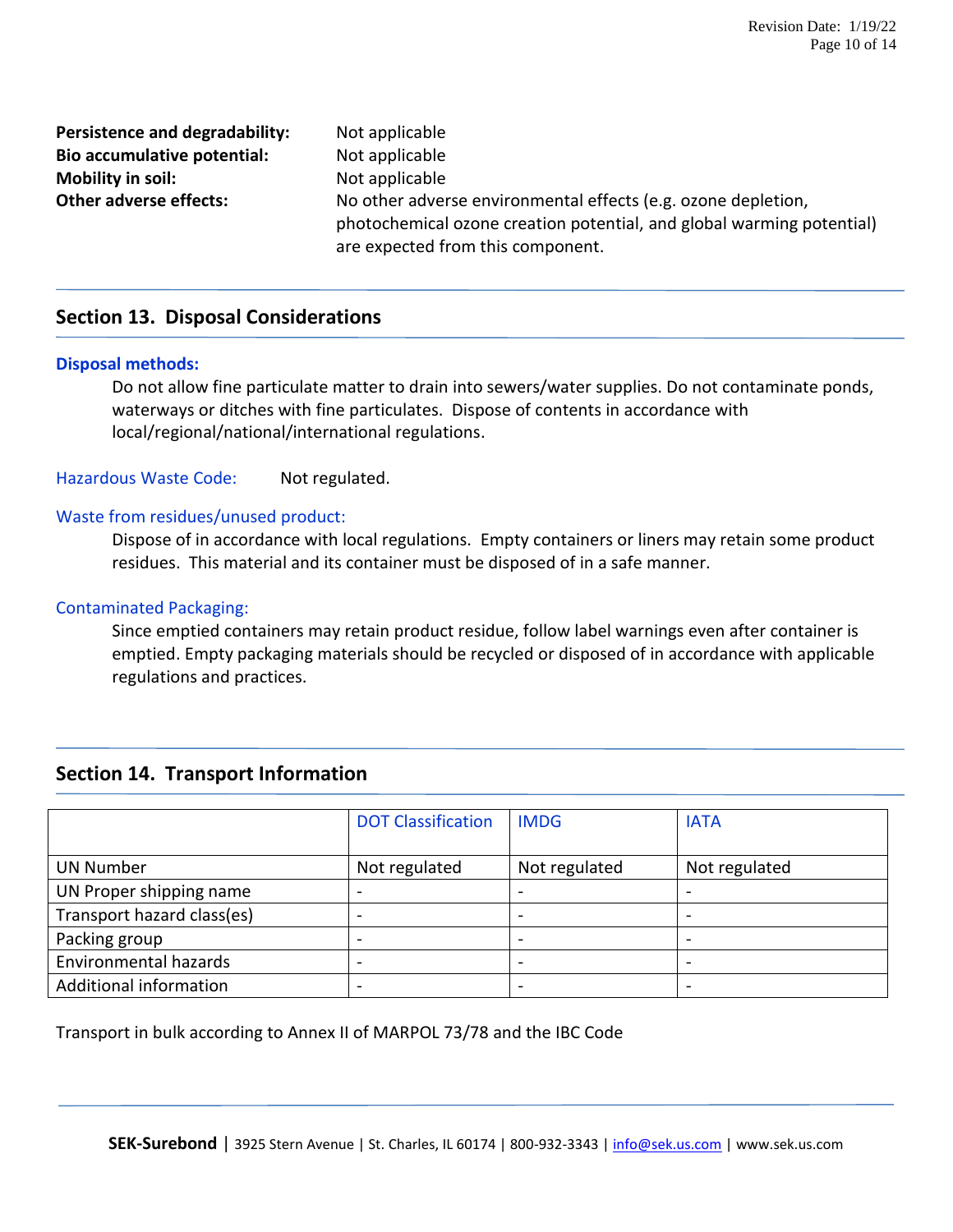# **Section 15. Regulatory Information**

# **U.S. Federal regulations:**

OSHA Hazard Communication Standard, 29 CFR 1910.1200:

This product is a "Hazardous Chemical" as defined by the OSHA Hazard Communication Standard, 29 CFR 1910.1200

TSCA Section 12(b) Export Notification (40 CFR 707, Subpart. D): Not regulated.

OSHA Specifically Regulated Substances (29 CFR 1910.1001-1050): Not listed.

CERCLA Hazardous Substance List (40 CFR 302.4): Not listed.

Clean Air Act Section 112 (b): Hazardous Air Pollutants (HAPs): Not regulated.

Clean Air Act Section 112 (r) Accidental Release Prevention (40 CFR 68.130): Not regulated.

Safe Drinking Water Act (SDWA): Not regulated.

#### **SARA 311/312**

**Classification:** Delayed (chronic) health hazard

#### **Composition/information on ingredients**

| <b>Name</b>                                   | %  | <b>Fire Hazard   Sudden</b> | <b>Release of</b><br><b>Pressure</b> | <b>Reactive</b> | <b>Immediate</b><br>(acute)<br><b>Health</b><br><b>Hazard</b> | <b>Delayed</b><br>(chronic)<br><b>Health</b><br><b>Hazard</b> |
|-----------------------------------------------|----|-----------------------------|--------------------------------------|-----------------|---------------------------------------------------------------|---------------------------------------------------------------|
| Crystalline Silica (Quartz)<br>CAS 14808-60-7 | >1 | No                          | No                                   | No              | No                                                            | Yes                                                           |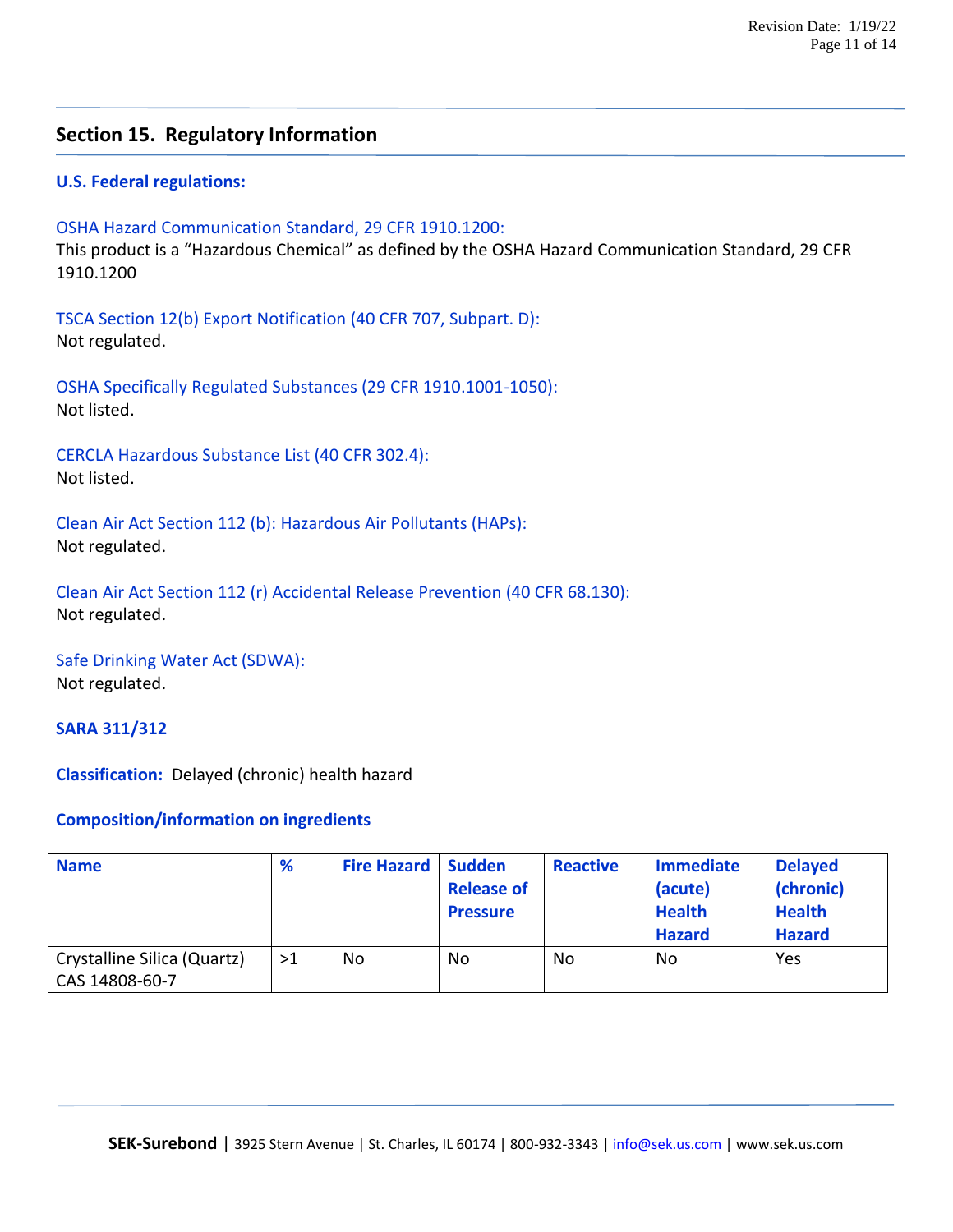# **SARA 313 (TRI)**

|                            | <b>Product Name</b>         | <b>CAS Number</b> |               |
|----------------------------|-----------------------------|-------------------|---------------|
| Form R-Report Requirements | Crystalline Silica (Quartz) | 14808-60-7        | Not regulated |

## **STATE REGULATIONS**

| <b>Massachusetts RTK:</b> | The following components are listed: Crystalline Silica (Quartz) (CAS 14808-60-7),         |
|---------------------------|--------------------------------------------------------------------------------------------|
|                           | Respirable Tridymite and Cristobalite (other forms of Crystalline Silica) (CAS<br>Mixture) |
| New Jersey RTK:           | The following components are listed: Crystalline Silica (Quartz) (CAS 14808-60-7),         |
|                           | Respirable Tridymite and Cristobalite (other forms of Crystalline Silica) (CAS             |
|                           | Mixture)                                                                                   |
| Pennsylvania RTK:         | The following components are listed: Crystalline Silica (Quartz) (CAS 14808-60-7),         |
|                           | Respirable Tridymite and Cristobalite (other forms of Crystalline Silica) (CAS             |
|                           | Mixture)                                                                                   |
| <b>Rhode Island RTK:</b>  | Not regulated.                                                                             |

#### **California Prop. 65**

WARNING: This product can expose you to Respirable Crystalline Silica, which is known to the state of California to cause cancer. For more information go to [www.p65warnings.ca.gov](http://www.p65warnings.ca.gov/)

| <b>Ingredient Name</b>                        |            | <b>Cancer Reproductive</b> | No significant risk level   Maximum acceptable | dosage level |
|-----------------------------------------------|------------|----------------------------|------------------------------------------------|--------------|
| Crystalline Silica (Quartz)<br>CAS 14808-60-7 | <b>Yes</b> | No                         | No                                             | No           |

#### **International Regulations**

| <b>Ingredient Name</b>      | CAS#       | <b>TSCA</b> | <b>Canada</b> | <b>WHMIS</b>     | <b>EEC</b>    |
|-----------------------------|------------|-------------|---------------|------------------|---------------|
| Crystalline Silica (Quartz) | 14808-60-7 | Yes         | <b>DSL</b>    | D <sub>2</sub> A | <b>EINECS</b> |

# **WHMIS Classification:**

D2A "Materials Causing Other Toxic Effects"

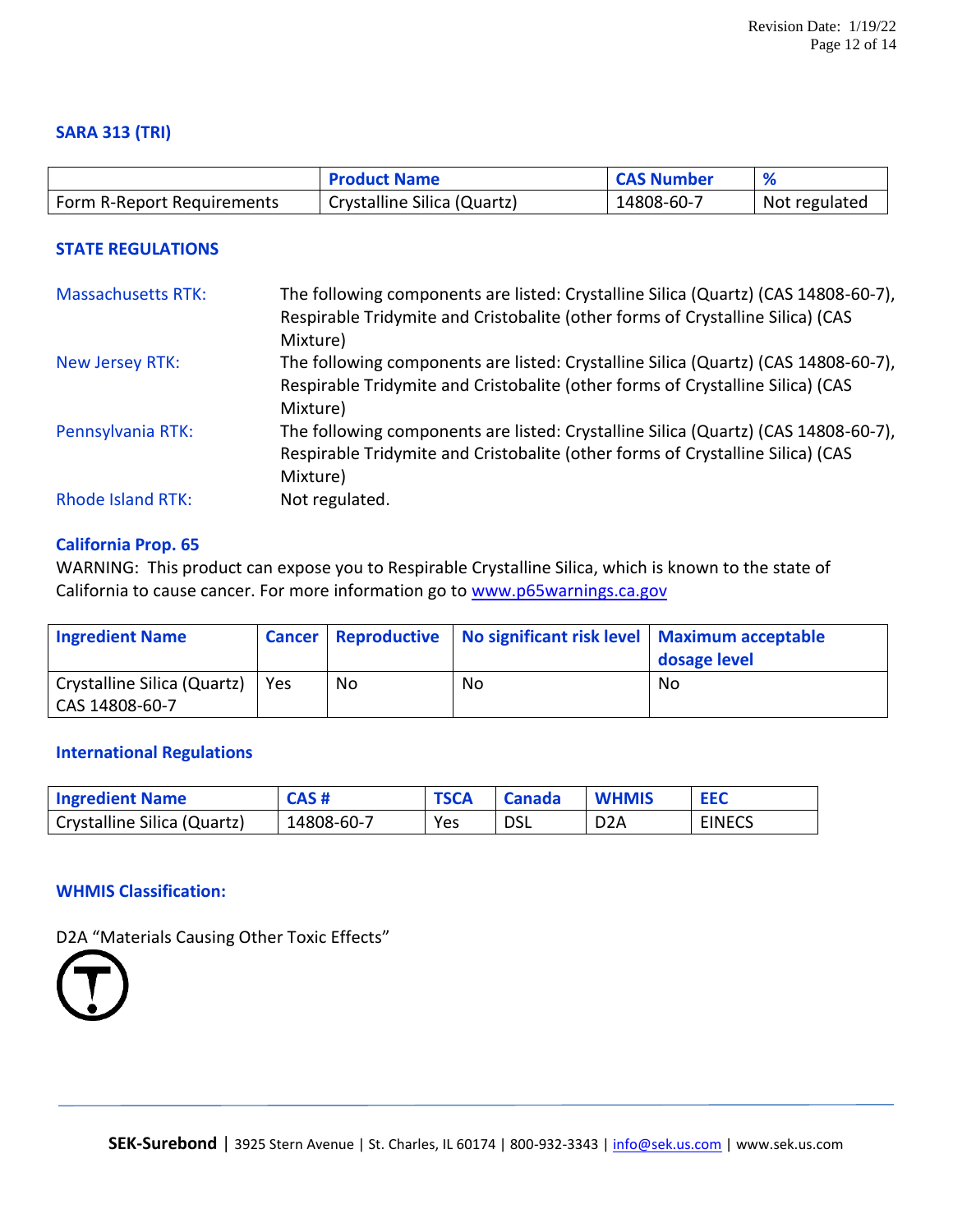# **Section 16. Other Information**

| <b>HMIS Hazard Ratings</b>            |                                                 |
|---------------------------------------|-------------------------------------------------|
| <b>HEALTH</b>                         | 1                                               |
| <b>FIRF</b>                           | 0                                               |
| <b>REACTIVITY</b>                     | 0                                               |
| <b>Personal Protective Equipment:</b> | E: safety glasses, gloves and a dust respirator |
| <b>NFPA Rating</b>                    |                                                 |

| <b>HEALTH</b>       |   |
|---------------------|---|
| <b>FLAMMABILITY</b> | O |
| <b>REACTIVITY</b>   | 0 |

# **Abbreviations:**

ACGIH - American Conference of Governmental Industrial Hygienists CAS - Chemical Abstract Service CERCLA - Comprehensive Emergency Response and Comprehensive Liability Act CFR - Code of Federal Regulations DOT - Department of Transportation GHS - Globally Harmonized System HEPA - High Efficiency Particulate Air IATA - International Air Transport Association IARC - International Agency for Research on Cancer IMDG - International Maritime Dangerous Goods NIOSH - National Institute of Occupational Safety and Health NOEC - No Observed Effect Concentration NTP - National Toxicology Program OSHA - Occupational Safety and Health Administration PEL - Permissible Exposure Limit REL - Recommended Exposure Limit RQ - Reportable Quantity SARA - Superfund Amendments and Reauthorization Act SDS - Safety Data Sheet TLV - Threshold Limit Value TPQ - Threshold Planning Quantity TSCA - Toxic Substances Control Act TWA - Time-Weighted Average UN - United Nations

Date of Issue/Date of Revision: 1/19/22